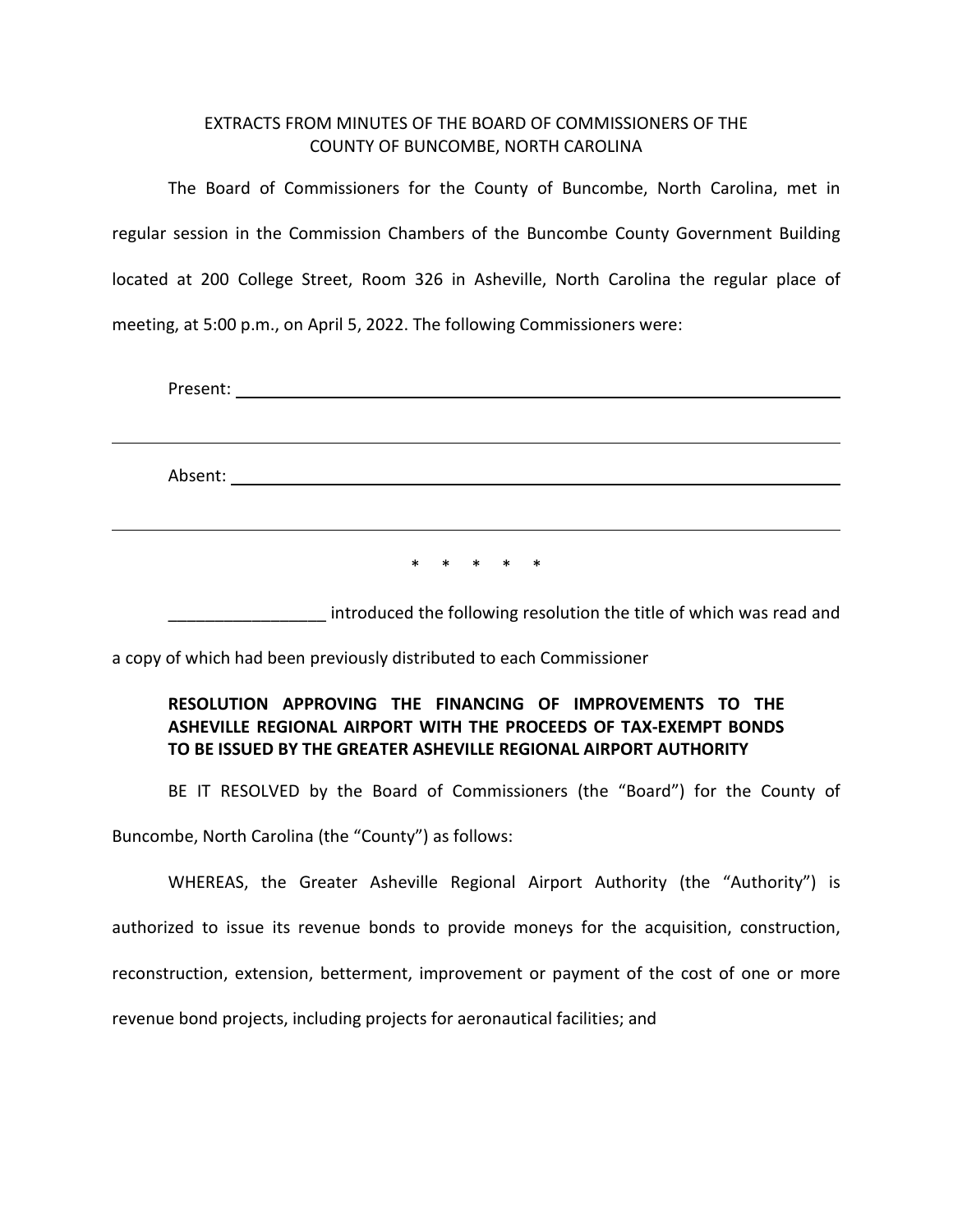WHEREAS, the Authority has determined to issue its revenue bonds in an amount not to exceed \$275,000,000 (the "Bonds") to finance costs associated with the various capital improvements to the Asheville Regional Airport (the "Airport") including, without limitation, (a) the expansion and modernization of its existing terminal, (b) expansion and modernization of ticket lobby, TSA screening, baggage claim and concessions areas, (c) improvements to existing supporting infrastructure, (d) construction of a centralized energy plant, (e) renovation of the remaining portion of the existing terminal building, and (f) construction of a new air traffic control tower (the "Project"), and

WHEREAS, the Authority has requested that the Board approve the financing of the Project and the issuance of the Bonds in an amount not to exceed \$275,000,000 in order to satisfy the public approval requirement of Section 147(f) of the Internal Revenue Code of 1986, as amended (the "Code"); and

WHEREAS, the Authority, pursuant to public notice duly given, has held a public hearing as required by the Code on the advisability of the issuance of the Bonds to finance the Project and has submitted an extract of the proceedings of such public hearing to the Board for its consideration; and

WHEREAS, the purpose of the above-described public hearing and the Board's approval is to satisfy the requirements of Section 147(f) of the Code in order to qualify the interest on the Bonds for exclusion from the gross income of the owners thereof for federal income tax purposes pursuant to the applicable provisions of the Code; and

WHEREAS, the Board desires to approve the issuance of the Bonds by the Authority for the purpose of financing the Project;

2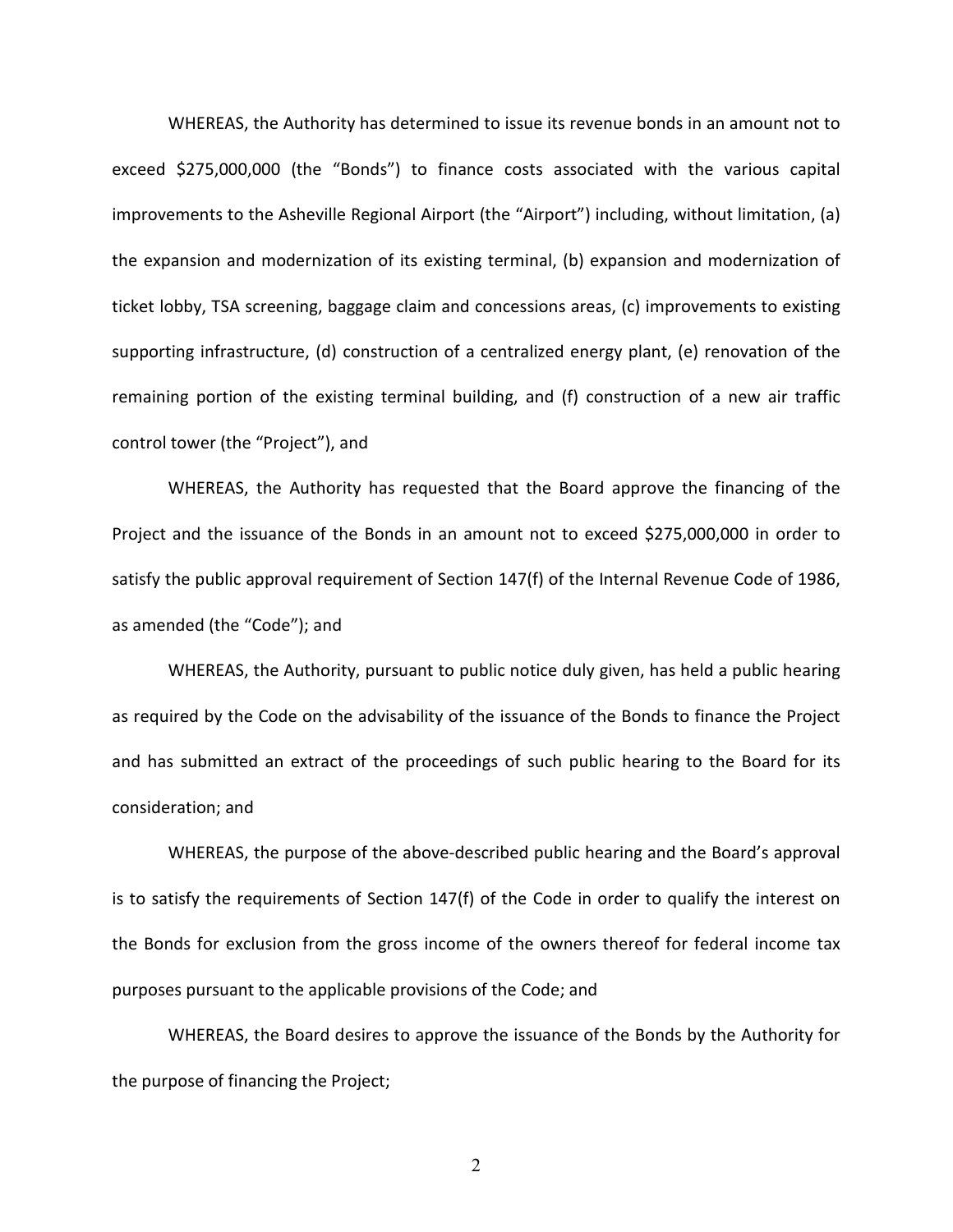NOW, THEREFORE, BE IT RESOLVED by the Board of Commissioners for the County of Buncombe as follows:

- (1) The Recitals set forth above, along with the definitions of certain terms are incorporated herein by reference as if fully restated.
- (2) That by and with the approval of County Legal Services, the Chairman and County Manager, or either of them, are hereby authorized to approve the issuance of the Bonds by the Authority in an aggregate principal amount not exceeding \$275,000,000 to finance the Project and related costs. In no event shall the County be liable for such Bonds nor shall the Bonds constitute a debt of the County.
- (3) That all acts and doings of officers, employees and agents of the County, whether taken prior to, on, or after the date of this Resolution, that are in conformity with and in the furtherance of the purposes and intents of this Resolution as described above shall be, and the same hereby are, in all respects ratified, approved and confirmed.
- (4) This resolution shall be effective upon its adoption.

This the 5<sup>th</sup> day of April, 2022.

## ATTEST BOARD OF COMMISSIONERS FOR THE COUNTY OF BUNCOMBE

\_\_\_\_\_\_\_\_\_\_\_\_\_\_\_\_\_\_\_\_\_\_\_\_\_\_\_ By: \_\_\_\_\_\_\_\_\_\_\_\_\_\_\_\_\_\_\_\_\_\_\_\_\_\_\_\_\_

Lamar Joyner, Clerk Brownie Newman, Chairman